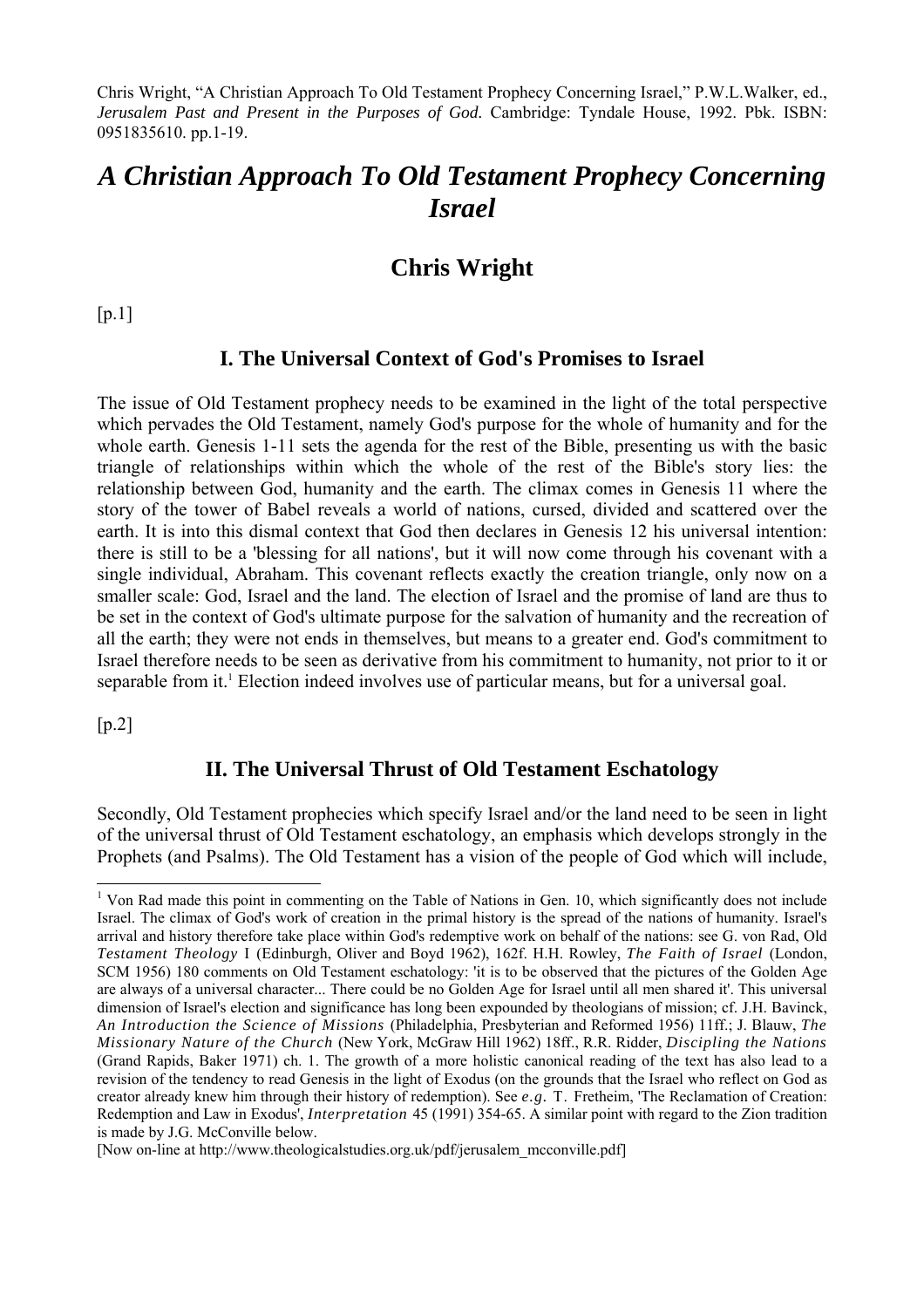but not be confined, to ethnic Israelites: 'many nations will be joined with the Lord in that day and will become my people' (Zech. 2:11).<sup>2</sup> This was not just an idea developed by the early church to legitimate the inclusion of Gentiles in response to Jewish rejection of Jesus. On the contrary, it was built in to the 'genetic code' of Israel from the outset, as the New Testament's scriptural quotation and argumentation on this point show clearly. Just as the patriarchal family was only a stage in the development of the people of God, so national and territorial Israel in the Old Testament period was a stage toward the development of an international and global people of God. This is not just a 'Christian idea' but intrinsic to the Old Testament itself.

Even in Old Testament times, to make a straight identification between Israel as the 'people of God' and the then nation state in any of its stages was questionable: the idea of a faithful 'remnant' is found as early as the time of Elijah (1 Kings 19:18). In the New Testament the idea that membership of the national community was enough in itself truly to belong to the people of God is denied, by John the Baptist (Lk. 3:8), by

 $[p.3]$ 

l

Jesus (Jn. 8:33-44) and by Paul (Rom. 2:28, 9:6ff.).<sup>3</sup> Thus those who today make such a direct identification (either in terms of the whole Jewish ethnic community, or that part of it living in territorial Israel) are open to the charge that they are misunderstanding the Old Testament and short-circuiting the New.

# **III. The Historically Contingent Nature of Prophetic Language when describing the Future**

When prophets spoke about the future, they could only do so meaningfully by using terms and realities that existed in their past or present experience. The realities associated with being Israel in their day included their specific history and such things as the land, the law, Jerusalem, the temple, sacrifices and priesthood. All of these had substantial significance in Israel's relationship with God, and also in Israel's ultimate role in relation to the nations and their relationship with God. Thus, for prophets to speak about God's future dealings with Israel and the nations, they had to speak in terms of these contemporary realities. How else could their hearers have grasped the point?4 Thus, for example, Jeremiah's 'Book of Consolation' (Jer. 30-33) looks forward to a total restoration of Israel after the exile, and it does so in terms of restored people, return to the land, covenant renewal, the perfection of monarchy, priesthood and sacrifices-because all these things were the *realia* of Israel's faith and experience. To speak of restoration without recourse to such concrete features of being Israel would have been meaningless, even if it had been possible.

<sup>&</sup>lt;sup>2</sup> This is discussed more fully in my *Knowing Jesus through the Old Testament* (London, Marshall-Pickering 1992), 34-54. Among the important texts are Isa. 11:1-9, 10, 12; 19:19-25; 25; 42:6; 44:5; 45:22ff.; 49:6; Amos 9:12; Jer. 16:19; Hag. 2:6ff.; Zech. 2:10-13; 8:20-23; Mal. 1:11; Psa. 22:27; 47:8ff.; 72:17; 86:9; 87; 102:13-22.

 $3$  This last reference (Rom. 9:6 ff.) is particularly significant in relation to the view of some scholars that, in Rom. 9-11, when Paul writes of 'Israel' he means nothing more nor less than the Jewish nation. Paul is more subtle than that and does make a distinction between the ethnic community and a true Israel. See further below, section XI.

<sup>&</sup>lt;sup>4</sup> This feature of prophecy, and the need to take it into account in proper interpretation of the text, is discussed in most serious books on biblical hermeneutics.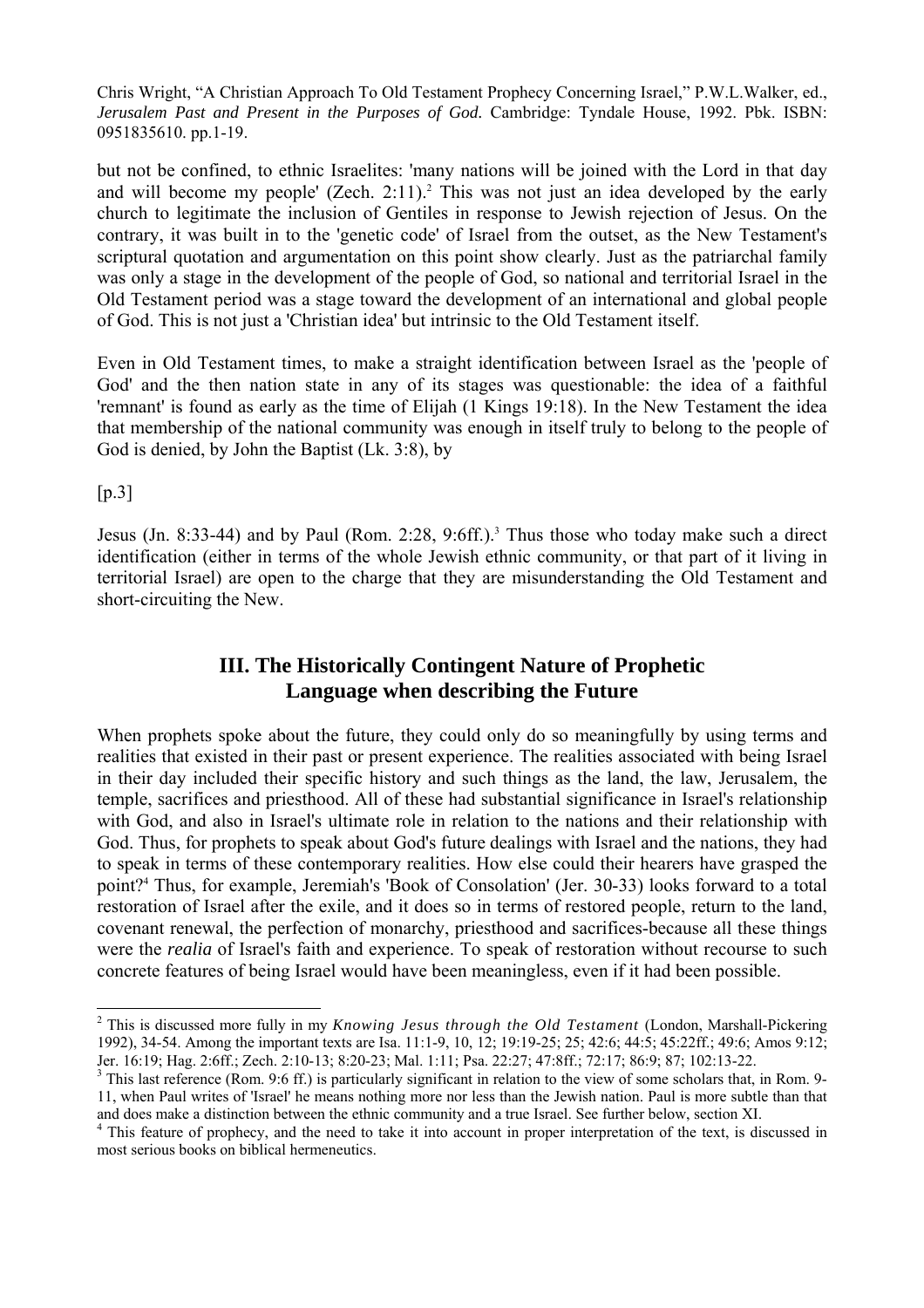## **IV. The Transcendent Nature of Prophetic Use of Familiar Concepts**

Moreover, even in the Old Testament itself, there was an awareness that the fulfilment of prophecies that were made in

 $[p.4]$ 

terms of the concrete realities of Israel's life and faith would actually go beyond them. The familiar dimensions of Israel's national life are transcended in various ways. For example: the restoration of the exiles would be a reunification of ancient Judah and Israel into one renewed and repentant people, an event which never happened historically (Jer. 50:4f., 33; Ezek. 37:15ff.); the people of God would be restored to the full, perfect and eternal experience of their covenant relationship with Yahweh (Jer. 50:5, Ezek. 36, 39:25-39); the law would not only be perfectly obeyed by Israel, but also be sought out by all the nations of the earth (Jer. 31:33; 32:39-41; Isa. 2:3; 51:4f.); the new Davidic kingdom would be worldwide, and the new king would be perfect in all those respects where the historical kings had failed (Isa. 9:6f., 11:1-5, Jer. 23:1-6, Ezek. 34:1-24, 37:15-28); the new temple would be miraculously filled with the glory of God and the river of life (Ezek. 43:1-5, 47:1-12). In other words, there seems to be an awareness that although the future has to be described in concepts drawn from Israel's historical nationhood, it will in fact ultimately transcend them.<sup>5</sup>

Thus to claim that Old Testament prophecy can have a deeper spiritual meaning than its literal form is not some kind of Christian 'trick'. The dispensationalist's accusation that those who interpret prophecy in terms of a spiritual rather than a literalistic fulfilment are not taking the Old Testament seriously is false. For the Old Testament itself sometimes sees beyond the literal forms of its own eschatology.<sup>6</sup>

## **V. The Distinction between Promise and Prediction**

As a result, it is not always appropriate to handle this prophetic material simply in the category of 'prediction'. Even at the time of their origin, prophecies would probably not have been seen as flat predictions. Rather they have to be handled as part of the 'promise'. Though there are indeed predictions within the Old Testament which have been or will be fulfilled, the Old Testament is not just a box of predictions: it is fundamentally a

 $[p.5]$ 

l

 $5$  Cf. ch. 2 below, concerning the Jerusalem/Zion tradition. Cf. also the detailed treatment of the symbolic, theological and ethical functioning of the tradition in B.C. Ollenburger, *Zion the City of the Great King,* (Sheffield, JSOT 1987).

<sup>&</sup>lt;sup>6</sup> Failure to recognize this can lead to seriously distorted exegesis of both Old and New Testament texts and theology: see ch. 3 below.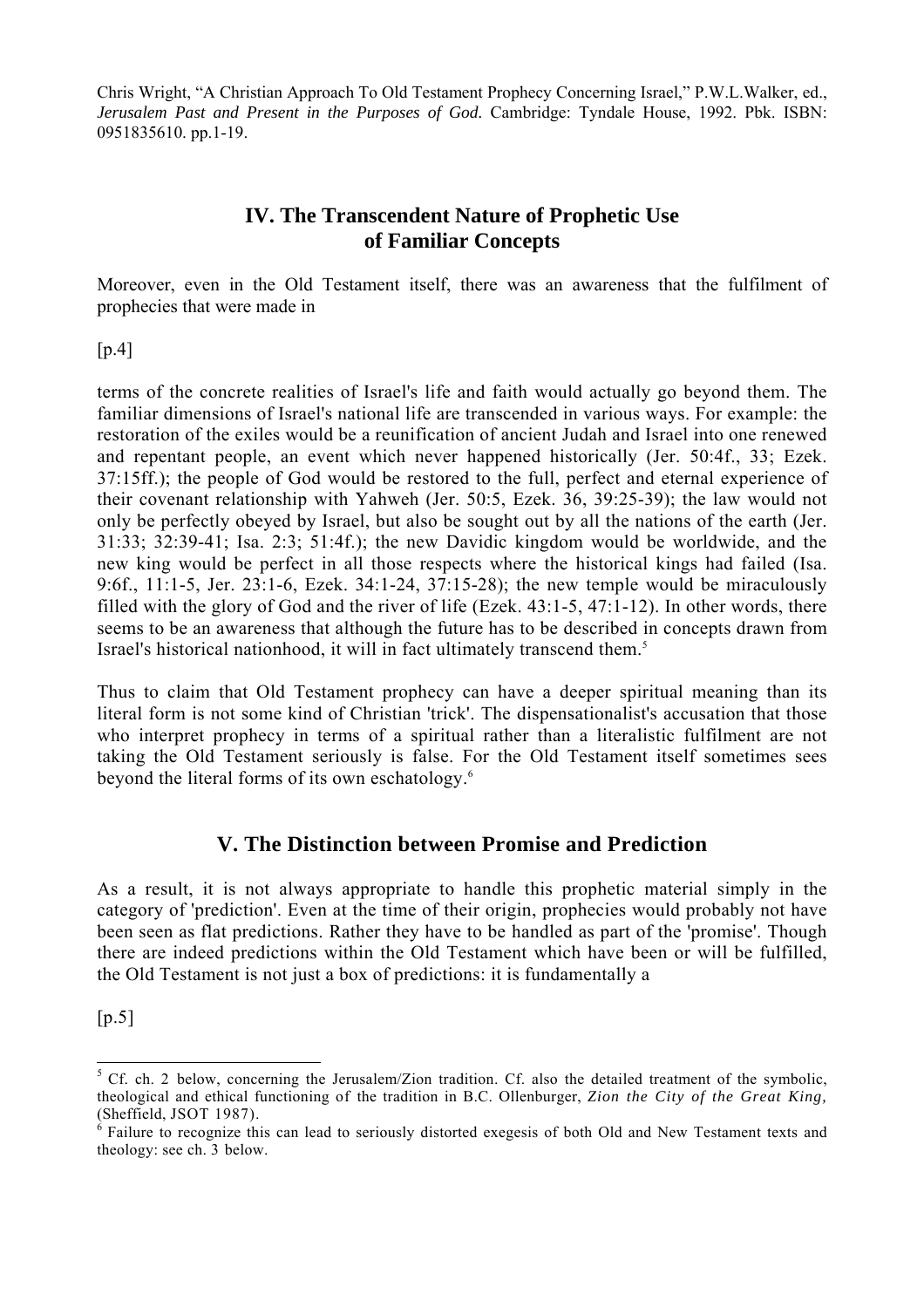declaration of promise. That is, it declares God's committed purpose to act in history for the salvation of humanity and creation through the agency of his people Israel.<sup>7</sup>

There is an immense difference between prediction and promise. Promise presupposes, initiates or sustains personal relationship and involves personal commitment (prediction need not). Thus the fulfilment of a promise may, in the event, take a quite different form from the material terms in which it was made, yet still be a true fulfilment inasmuch as its purpose was bound up with the relationship, not the objective form of words used. Thus it must be asked of any prophecy not only, 'what was actually said at the time?' but also 'what was the promise for?' Later circumstances may enable the point and motivation of the promise to be fulfilled quite beyond the terms or expectations of the original words. To illustrate, imagine in the last century a father promises his young son a horse of his own when he 'comes of age'. In the meantime cars are invented. On his twenty-first birthday, his father therefore gives him a car instead. The promise is fulfilled, because the substantive meaning of the promise was a personally owned means of transport. It would be pointless to say that it would only be fulfilled if the son gets a horse as well, or later. That would be to take the original promise as a mere prediction which will have 'failed' unless it is literally honoured. This surely is what literalistic and dispensationalist treatments of Old Testament prophecy do when they argue that Old Testament prophecies still await a literal fulfilment to match their original predictive form, when the New Testament actually declares such prophecies to have been fulfilled in the coming of Jesus Christ, even though in surprising ways.

This is relevant to the contention that the land was promised to Israel 'for ever'. If this were a simple, historically linear, prediction, then the return of Jews to Palestine in our own day could be fitted into it, though the gap of eighteen hundred years would still look very suspicious. However, what is forgotten is that other features of God's many promises to Old Testament Israel were also explicitly 'for ever', and yet manifestly temporal in duration. The Aaronic Levites as priests (1 Chron. 23:13) and the descendants of David as kings (2 Sam.

 $[p.6]$ 

7:12-16) were likewise 'for ever', yet both have come to an end and are unambiguously seen as fulfilled in Christ in the New Testament. The expression 'for ever' ( $\sigma$ לעולס) needs to be seen, not so much in terms of 'everlastingness' in linear time, but rather as an intensive expression within the terms, conditions and context of the promise concerned. 'For ever' is not, in Hebrew, as infinite as it sounds in English. God promised the Rechabites (the obscure and reactionary followers of Jonadab) that they would have descendants 'for ever' (Jer. 35:19). Where are the Rechabites now? If this had been a straight prediction, it has failed. If it is seen as a limited promise within its own historical context in support of the prophetic ministry of Jeremiah, it makes sense. Significantly, exactly the same form of words is used concerning the house of David and the levitical priests in Jeremiah 33:17f. This is not, of course, to suggest that Jeremiah put David and the priests on the same level as the Rechabites, but rather to point out that the expression 'for ever' varies in its significance according to its context, and that it can be limited in its scope when circumstances change or

l 7 For a fuller discussion, see my *Knowing Jesus,* ch. 2 ('Jesus and the Old Testament Promise').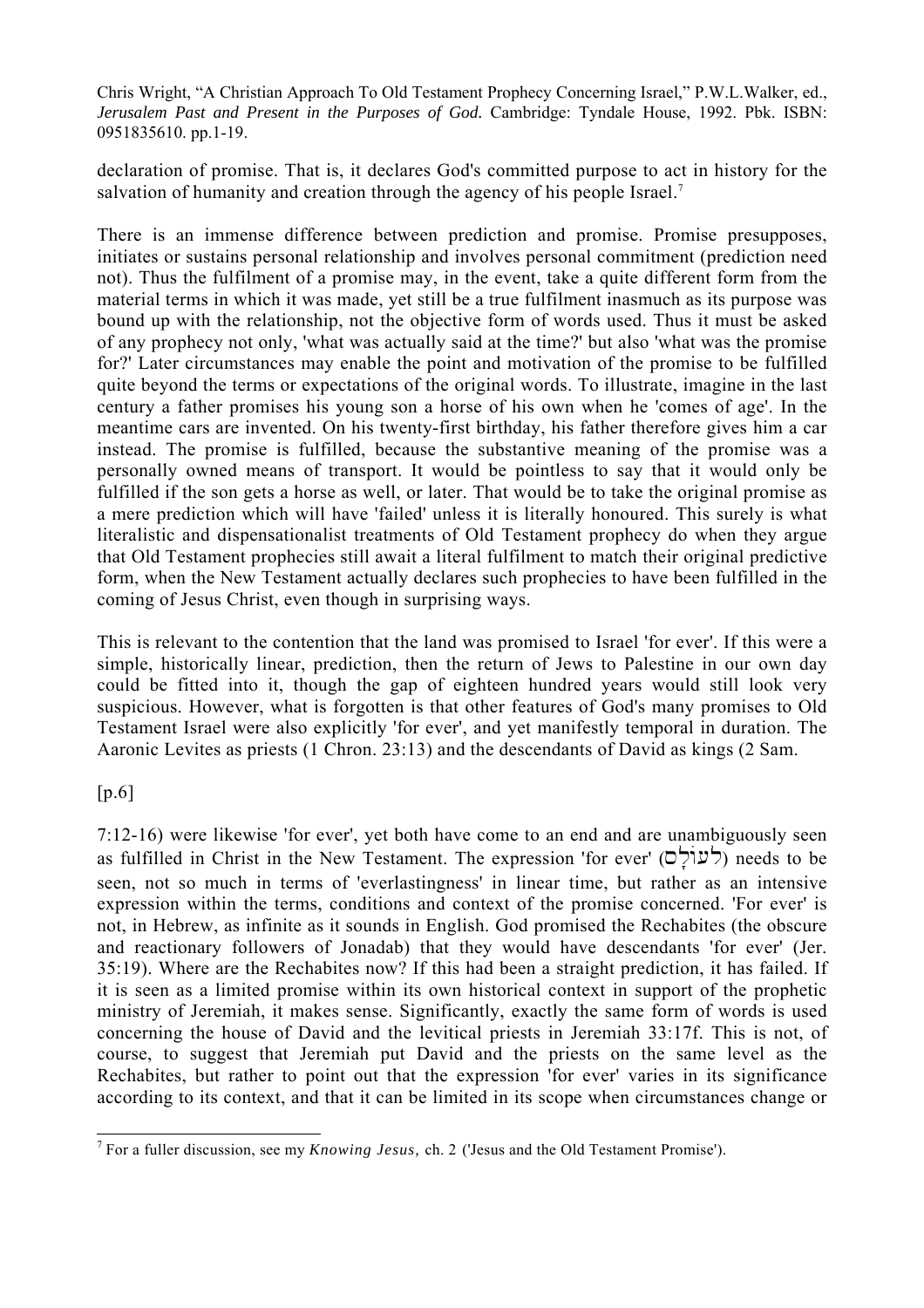God's historical purposes move forward to new stages.<sup>8</sup> When the land, the kings and the priests were declared to be 'for ever', it meant that these dimensions were permanent and guaranteed while Israel as a nation was the limit of God's redemptive work and covenant relationship. Once this national and territorial basis was transcended through the coming of the Messiah and the extension of the gospel of redemption to Gentiles and Jews through him, then the 'forever-ness' of these things resides in Christ himself, the embodiment of Israel. Since, as we saw above at the outset, the whole point of God's promise to Israel was that 'there should be a people of God for the sake of humanity and the earth', and since that promise is now being fulfilled through a multinational people, Jew and Gentile in Christ, then the 'forever' aspects of nation-state, land, king and priests have likewise been transcended, taken up, and fulfilled.<sup>9</sup>

[p.7]

l

## **VI. The Future of Israel and the Nations**

Old Testament prophecies concerning the future of Israel are inextricably bound up with the future of the nations also. There is even a comparable 'ambiguity' of judgement and hope. Israel is to be sifted in judgment virtually to extinction; yet Israel will be redeemed and restored. The nations are to be judged and destroyed as enemies of God; yet the nations are to be gathered in to share in the salvation and inheritance of the people of God.<sup>10</sup> In other words, the dividing line between judgement and salvation, between the doomed and the saved, is not a line that runs simply between the nations and Israel, but through both of them. Just as there will be a 'remnant of Israel', so there will be 'survivors of the nations' (Isa. 45:20ff., 66:19ff., Zech. 14:16ff.). It is both of these together (both the purified and obedient remnant of Israel and those of the nations who identify with Yahweh and his people) that the Old Testament sees as the eschatological people of God.

Examination of various prophetic texts about the future of Israel and the nations shows that they did not think in terms of a future two-tiered arrangement, but rather of the nations coming to share in the experiences, the privileges and the hope of Israel. It is a unified vision,

<sup>&</sup>lt;sup>8</sup> Cf. ch. 2 below, on the historical conditionality of covenant declaration.

<sup>&</sup>lt;sup>9</sup> The language of fulfilment, a properly biblical language, should not be misunderstood and decried as 'replacement' or 'supersession'. To say that the church, as the messianic community of believing Jews and Gentiles, is the fulfilment of God's intention for Old Testament Israel, should not be taken to mean that God simply rejected the Jews and transferred his affections to Christians, even if regrettably this is a common enough misconception. It is certainly true that in Christ the meaning of Israel has been redefined and extended from its national territorial meaning of the Old Testament. Yet this does not imply a replacement that devalues or rejects the vital importance of that stage of God's historical work of redemption, any more than one could say that the growth of the twelve tribes 'replaced' the family of Abraham in that derogatory sense. It needs to be remembered that the existence and blessing of the one 'great nation' and the existence and blessing of people from 'all nations', while chronologically distinct in the sense that one follows the other, are both intrinsic and explicit in the Abrahamic covenant.

<sup>10</sup> On Israel, *e.g.* Isa. 26:9; Amos 9; Mic. 2-3; Isa. 35; Jer. 16; 25:ff.; 30-33. On the nations, *e.g.* Isa. 24; 34; Mic. 4; Joel 3. In Zephaniah, the punishment of the nations is set in parallel to the judgement on Jerusalem and the restoration of Jerusalem also has universal implications (Zeph. 3:9ff.).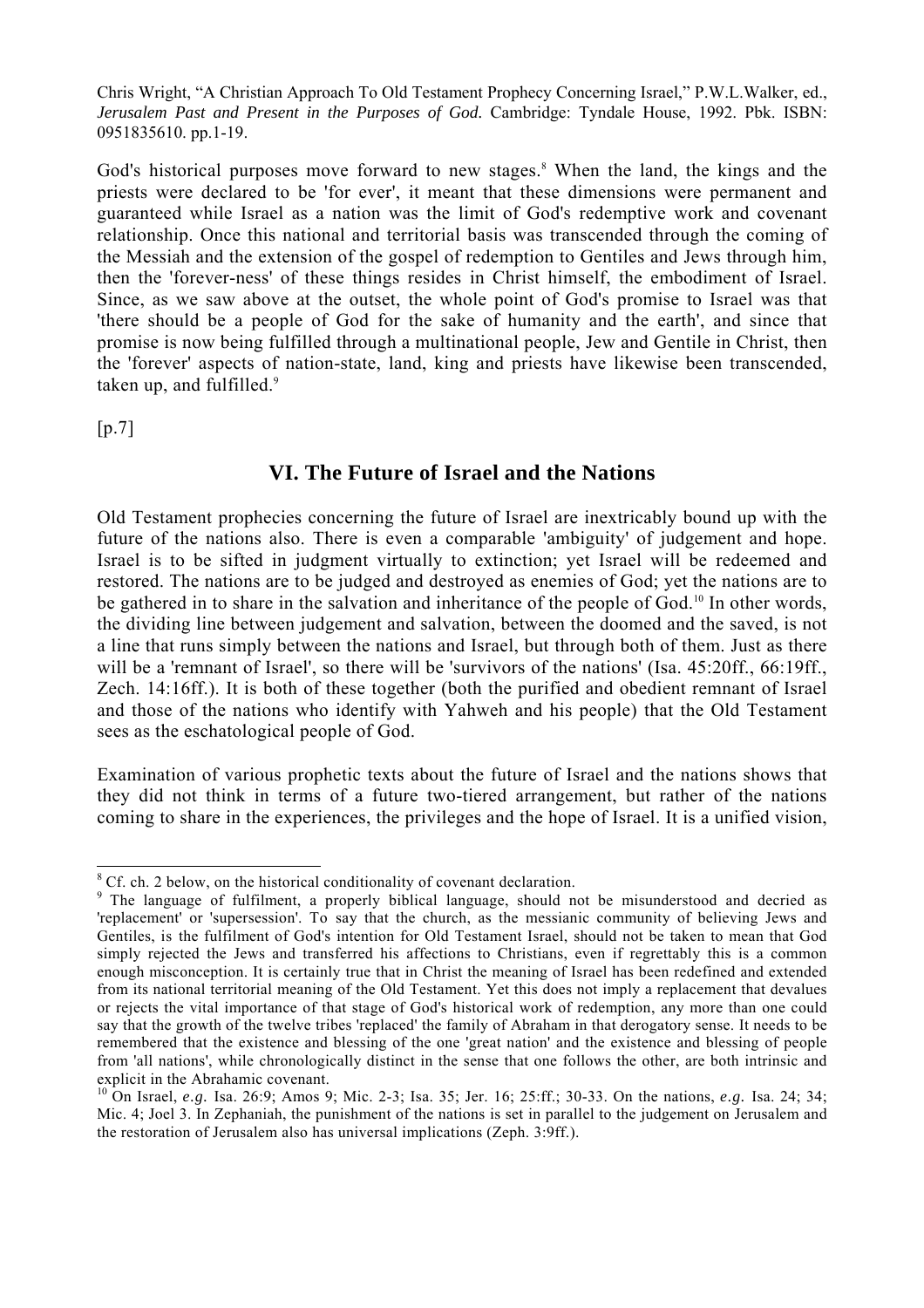including various great Old Testament themes, such as the kingship of God, the law of God, the salvation of God and the name of God.<sup>11</sup> This unified

[p.8]

vision is then precisely what Paul calls the 'mystery' hidden for ages (Eph. 3:4-6), the mystery being as to how this vision could ever be accomplished; but now he rejoices to see it being brought into tangible reality in the inclusion of the Gentiles, through Christ, into a status from which they had hitherto been excluded, namely membership of the very 'household of God' (a common Old Testament metaphor for the people of Israel). His argument in Ephesians 2:11-22 is saturated with Old Testament imagery and could not be more clear in its portrayal of a unitary people of God in the Messiah, Jesus. This was not some remote future hope, nor merely an ideal by-product of the gospel. It was, he claims, the very content of his gospel and a present reality. He even coins words to describe it, in one emphatic verse (Eph. 3:6): the Gentiles are 'co-heirs, a co-body, and co-sharers' with Israel. Once again it is hard to avoid the conclusion that dispensational schemes of a twotier covenant and of a continuing duality in God's purpose for Jew and Gentile are frankly unbiblical.

# **VII. Jewish Hopes at the Time of Jesus**

At the time of Jesus there was, within the variety of inter-testamental Jewish hopes, a strong strand of expectation that looked forward to a restoration of Israel that would include the ingathering of the nations.12 The coming of the king to Jerusalem would mean peace and universal rule for the nations (Zech. 9:9ff.); when God acted to restore Zion and reveal his glory, then the nations would also gather to worship him (Psa. 102:13-22; cf. also Isa. 49:5f., 56:1-8, 60:10-14, 66:18-24). As these hopes continued into the intertestamental period, 'the hope that seems to have been most often repeated was that of the restoration of Israel', within a complex that included also

[p.9]

the rebuilding of the temple and the entry of the Gentiles.13 Restoration and ingathering were seen in eschatological terms as the final great act of God, the Day of the Lord. The two things would be part of the same final event that would usher in the new age, but the restoration of Israel was logically and in a sense chronologically expected first.

<sup>&</sup>lt;sup>11</sup> Cf. also my *Knowing Jesus*, 49-54.

<sup>&</sup>lt;sup>12</sup> A seminal study of this theme which is enormously helpful in grasping Jesus' own sense of mission and purpose in his historical context is B.F. Meyer, *The Aims of Jesus* (London, SCM 1979). More recent studies have confirmed and expanded this understanding: see E.P. Sanders, *Jesus and Judaism* (Philadelphia, Fortress 1985); C. Rowland, *Christian Origins* (London, SPCK 1985) 87ff.; I.M. Zeitlin, *Jesus and the Judaism of His Time* (Oxford, Polity 1988) ch. *3;* J.D.G. Dunn, *The Partings of the Ways* (London, SCM

<sup>1991);</sup> G. Theissen, *The Shadow of the Galilean* (London, SCM 1987). 13 Sanders, *Jesus and Judaism,* 87; the material is presented in detail in his chs. 2 and 3.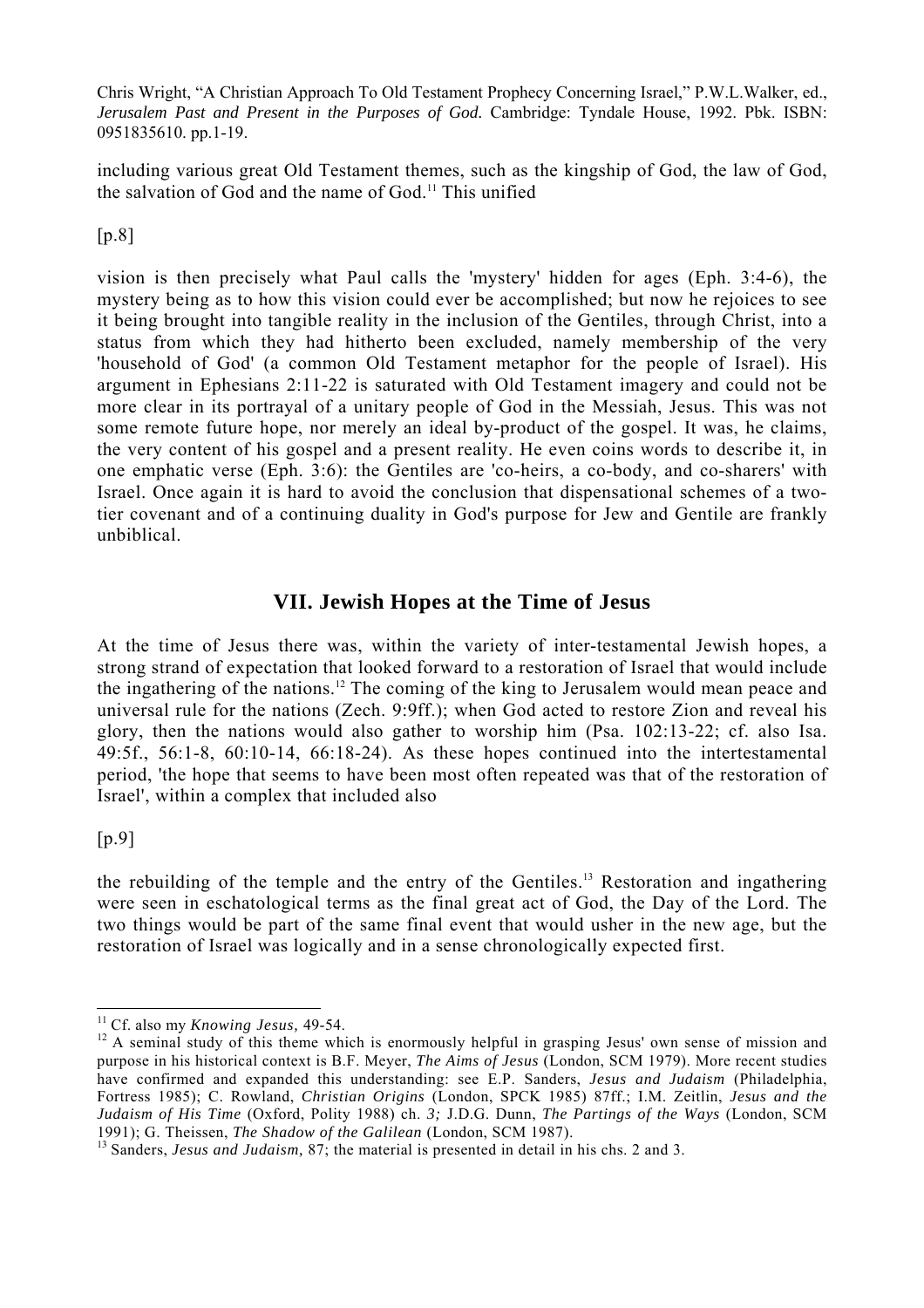New Testament scholars set the ministry of John the Baptist within this eschatological framework. His was a winnowing ministry, sifting the nation by his call to repentance, in preparation for their restoration.

The mission of the Baptist belonged to a scenario of fulfilment. His role was to assemble by baptism the remnant of Israel destined for cleansing and acquittal and so, climactically, for restoration.<sup>14</sup>

Likewise, Jesus publicly identified himself with the goal of John's ministry and operated within the same eschatological framework. His note of fulfilment in relation to the kingdom of God included the fulfilment of the expectations regarding Israel. He too challenged his contemporaries to respond to what he clearly portrayed as their last chance.

## **VIII. Jesus' Understanding of his own Mission**

Jesus clearly understood his own mission in terms of the fulfilment of the prophetic hope of the restoration of Israe1.<sup>15</sup> This was no longer something future, but a present reality through the arrival of the kingdom of God in his own person. Indications of this selfunderstanding of his mission include:

a) His submission to baptism by John.

Jesus' acceptance of the ministry of John the Baptist is highly significant for understanding his own aims. If John was the one who had come to prepare Israel for its eschatological restoration by God himself, then Jesus had been sent to accomplish it.

[p.10]

Like the Baptist, he understood his own role in terms of the age-old scriptural promise of the restoration of Israel; and, like the Baptist, he understood this restoration not as a divine act exclusively reserved for post-historical realization (located, that is, on the far side of a still future judgement) but as called for now and already begun!<sup>16</sup>

b) His choice and use of scripture in relation to himself.

As is well known, Jesus affirmed that he was the fulfillment of Isaiah 61 (Luke 4:16-21). Yet this is only the 'tip of a very large iceberg': for the dominant motif of Jesus' usage of the scriptures is one of fulfilment, combined with a warning not to miss out on what God was doing in the here and now. R.T. France, who has studied this material exhaustively, observes:

The messianic figures which occur most prominently in the sayings of Jesus are among the least prominent in the Old Testament and those least emphasized in later Jewish thought, particularly the Suffering Servant of Isa. 53 and the mysterious figure who appears,

<sup>&</sup>lt;sup>14</sup> Meyer, Aims, 128. Cf. also Rowland, Origins, 131ff.

<sup>&</sup>lt;sup>15</sup> In addition to the more recent work cited in footnotes below, three earlier works are still profitable: J. Jeremias, *Jesus' Promise to the Nations,* SBT 24 (London, SCM 1958); G.B. Caird, *Jesus and the Jewish* Nation (London, Athlone 1965); F. Hahn, Mission in the New Testament, SBT 47 (London, SCM 1965).<br><sup>16</sup> Mever, loc. cit. Cf. also B. Witherington III, The Christology of Jesus (Minneapolis, Fortress 1990) 34-56.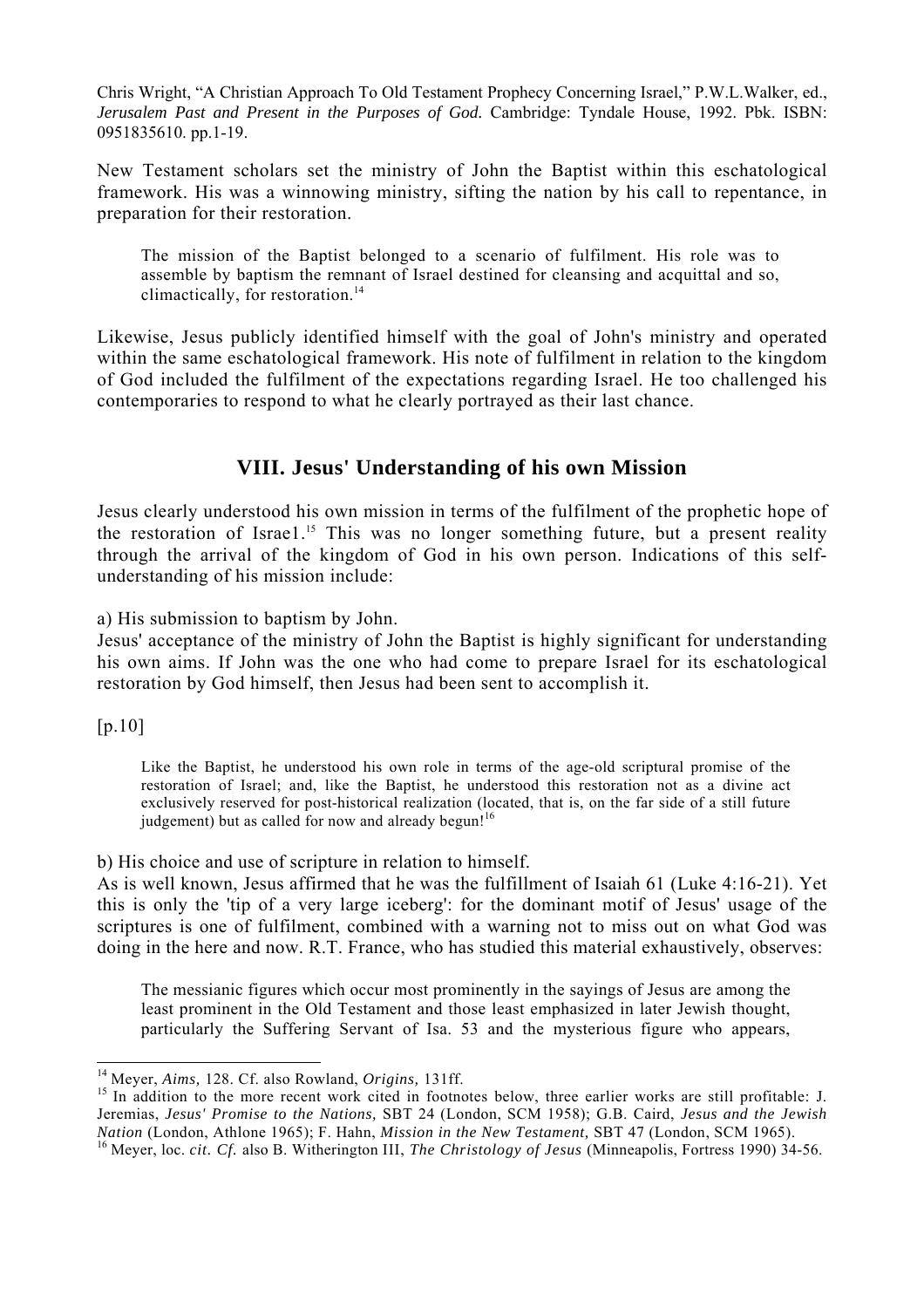sometimes in the roles of suffering and rejection, in Zech. 9-13. Strikingly absent from his selection is the traditional picture of the royal Messiah, son of David, the restorer of Jewish political sovereignty... [Evidently therefore]: a) Jesus saw in his own coming the age of fulfilment of the messianic hopes of the Old Testament, the emphasis being on present, not future, fulfilment; b) His conception of Messiahship had as little as possible to do with the political future of the Jewish nation.

Even where Old Testament prophecies are referred by Jesus to as yet future events (e.g. Dan. 7 and the Son of Man), Jesus himself is the central figure as judge and king. The Son of Man concept furthermore identified him as the corporate, representative figure who embodied the 'saints of the Most High' - i.e. Israel as the eschatological people of God. Thus his use of the Old Testament in his vision of the future was an extension or completion of his own eschatological ministry already begun on earth.

[There is] no instance where Jesus expects a fulfilment of Old Testament prophecy other than through his own ministry, and certainly no suggestion of a future restoration of the Jewish nation independent of himself. He himself is the fulfilment to which that prophecy points, the ultimate horizon of the prophetic vision.<sup>17</sup>

## $[p.11]$

l

c) His choice of twelve disciples.

The number twelve is a stubborn element in the tradition, even though there is some fluidity over the precise names of the disciples: in other words, the intentional symbolism of the embryonic twelve tribes of a restored Israel was clearly remembered. This is strengthened by his reference to them as a 'little flock', which was a term from 'remnant theology' (Luke 12:32; 4. the quotation of Ps. 37:11 in Matt. 5:5), and his saying about their judging the twelve tribes of Israel (Matt. 19:28).

#### d) His understanding of the Temple.

Jesus not only predicted its destruction, but symbolized it in his prophetic action, commonly called its 'cleansing'. E.P. Sanders uses this indisputably historical event in the ministry of Jesus as a major clue to discovering Jesus' own understanding of his significance and the reason for his crucifixion.<sup>18</sup> It was a powerful eschatological claim that the end of the old had come and the new temple of the restored Israel was imminent.

e) His 'triumphal entry' into Jerusalem.

For those who had eyes to see, his action was an unquestionable claim to be fulfilling the restorationist hope of Zech. 9:9ff. The crowds may have misunderstood the significance of what was happening, but they evidently did not miss the surface meaning of the action in relation to the prophecy (Matt. 21:5).

f) His 'new covenant' and his sacrificial interpretation of his own death.

<sup>&</sup>lt;sup>17</sup> R.T. France, 'Old Testament Prophecy and the Future of Israel', *Tyn Bull* 26 (1975) 56, 58. For the fullest treatment of all the material, see R.T. France, *Jesus and the Old Testament* (London, Tyndale 1971).

<sup>&</sup>lt;sup>18</sup> Cf. Sanders, Jesus and Judaism, chs. 1-2; Rowland, Origins, 162ff.; Dunn, Partings, ch. 3; Witherington, *Christology,* 107-116.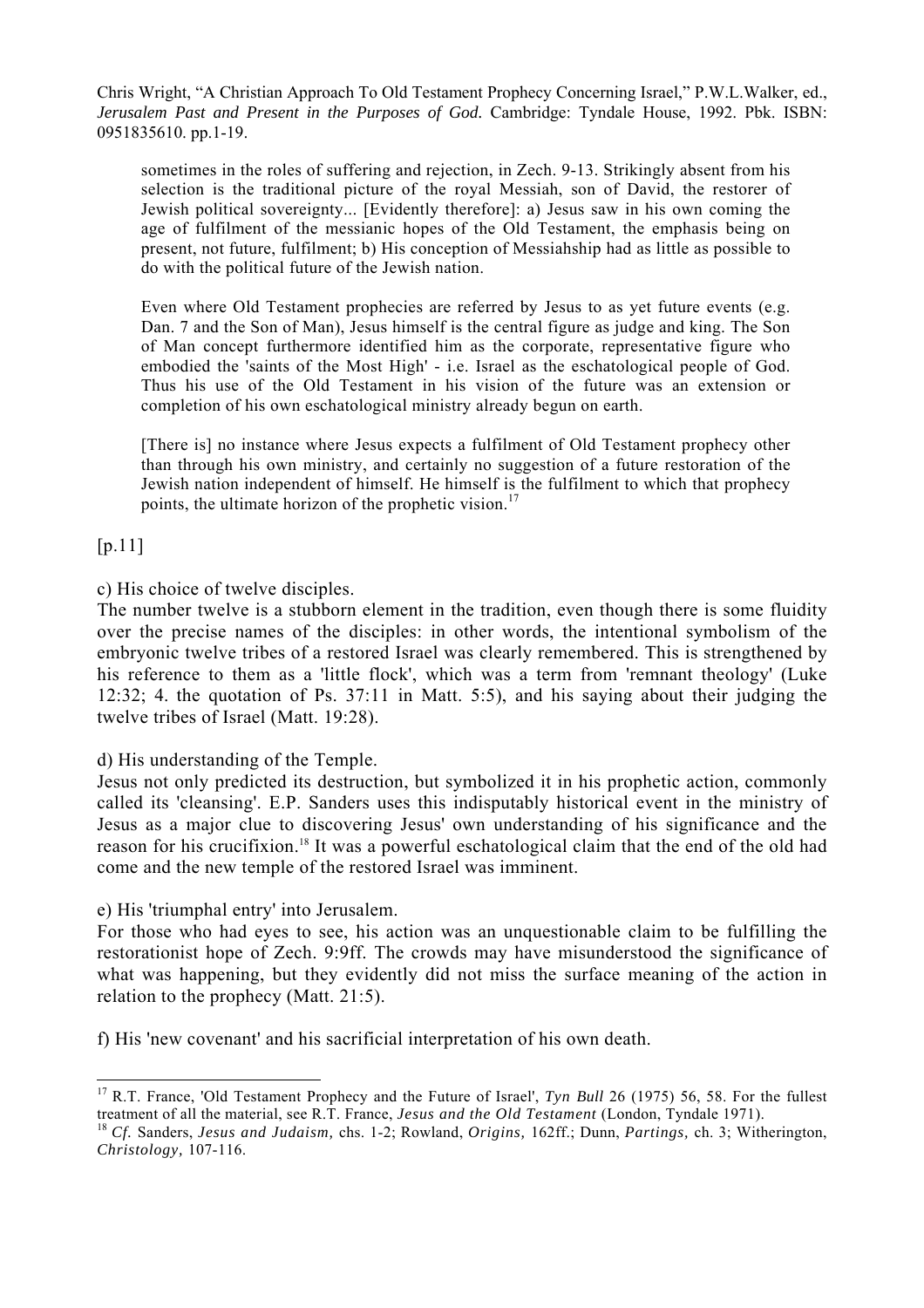In Mark 14:24 (and parallels) Jesus uses the familiar prophecies of a new covenant as the framework to explain his death. In the context of his own 'little flock' of twelve disciples, it meant that in them, the true, believing and obedient remnant of Israel, he had established the new covenant community itself.

g) His prediction and understanding of his resurrection.

In Luke 24 Jesus explained his resurrection to the Emmaus disciples. The significant point lies in verse 21―namely that their primary problem concerned the 'redemption of Israel': this is what they had hoped for from Jesus, but apparently in vain since he was now dead. Jesus leads them through the scriptures, not in order to dismiss their problem, but in order to direct their attention to the mode of its real solution―*i.e*. in the

[p.12]

suffering, death and resurrection to glory of the Messiah. When they realized who he was and that he was alive, they saw the true answer to their problem: Israel had been redeemed, because Jesus was the Messiah after all. In the later scene of the chapter, back in Jerusalem, Jesus reinforces the point that his resurrection on the third day fulfils the scripture (v. 46); yet the only Old Testament reference to a third day resurrection is Hosea 6:1-2, which clearly refers to the restoration of Israel. If the resurrection of Jesus on the third day was thus declared scriptural, it must have been perceived not merely as relating to the few Old Testament references to resurrection in general, but specifically to the eschatological resurrection of Israe1.<sup>19</sup>

h) His commissioning of his disciples as 'his witnesses'.

In Acts 1:1-8, the crucial hinge of Luke's two-volume work, Jesus deflected the disciples' question about restoring the kingdom to Israel into the matter of them being witnesses first to Jerusalem and then to the ends of the earth. Again, it is important to see that Jesus was not just dismissing their question (however clouded as yet may have been their grasp of the issue they were raising). Rather Jesus appears to move from the assumption that such matters are fully in the control of God to the practical matter of what the disciples must do next. 'You shall be my witnesses', he says. The phrase deliberately echoes Isaiah 43. There God promises to redeem, gather and restore Israel (vv. 1-7), and then declares, 'You are my witnesses' (vv. 10, 12), which in the context of this whole section of prophecy, especially ch. 45, means a universal witness to the ends of the earth. Jesus thus commissions his disciples to be witnesses to a restoration of Israel with worldwide effects, fully in line with the Isaianic eschatology.

 $[p.13]$ 

l

# **IX. New Testament Interpretation of Fulfilment in Jesus**

Moving from the sayings of Jesus himself to the New Testament authors, it is clear that they likewise interpreted his life, ministry, death and resurrection as being the fulfilment of Old Testament prophecies about the restoration of Israel.

<sup>&</sup>lt;sup>19</sup> *Cf.* also Lk. 18:31-33, Mk. 8:31 and 1 Cor. 15:4-probably the earliest evidence of this tradition. On the redefining of Israel around Jesus, *cf.* ch. *2* below; also Dunn, *Partings,* ch. 6; C.F.D. Moule, 'Jesus, Judaism and Paul', in G.F. Hawthorne and O. Betz, edd., *Tradition and Interpretation in the New Testament* (Grand Rapids, Eerdmans 1987) 43-53.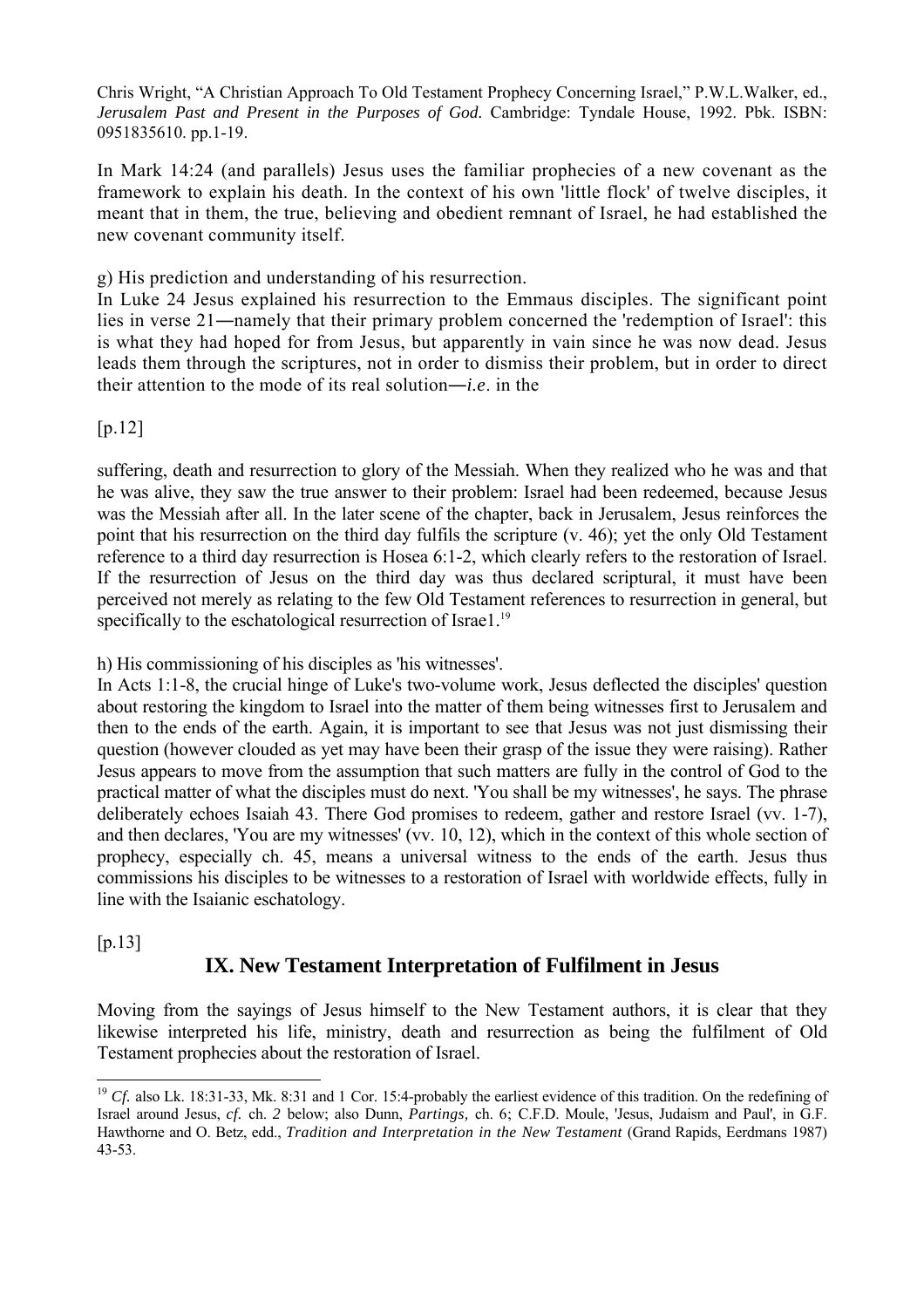#### a) Matthew.

The New Testament opens with a genealogy of Jesus in which Matthew is saying in effect: 'If you wish to understand Jesus, you must see him as the completion of this story'. He structures it schematically into three double sevens of generations―the implicit form thus supporting the explicit message of completeness and fulfilment. His name was to be Jesus, because he was to 'save his people' (1:21). He came from Bethlehem, the expected birthplace of the coming ruler of Israel, and his infancy is portrayed with a 'Moses-Egypt' typology that points towards a new exodus. These are only the opening shots in a continuous salvo on the same theme throughout Matthew.<sup>20</sup>

#### b) Luke.

The two-volume work of Luke is framed at key points with this theme. Luke 1 and 2 are saturated with the motif of fulfilment of Old Testament prophecies about Israel: John's mission is to bring Israel back to God (1:16f.); Jesus would possess the throne of David 'forever' (1:32f.); Israel's salvation is now being accomplished (1:68ff.); the arrival of Jesus fulfils the hope of Israel and the nations (2:29-32), and thus arouses thanksgiving among those who are 'looking for the redemption of Jerusalem' (2:36-38). Moreover, as noted just above, the Gospel ends with the apparent dashing of the same hope, but Jesus himself, no longer a babe in arms but the risen Messiah, restores and explains it; this is closely followed by the same theme at the beginning of volume two, in Acts 1. Finally, Luke ends his work with the same theme. He chooses to conclude with Paul in Rome, assuring his Jewish visitors that his whole ministry had been 'because of the hope of Israel', proving from the scriptures that that hope had been fulfilled by the coming of the Kingdom of God in the person of Jesus the Messiah, and

## [p.14]

l

that thereby, equally in accordance with the scriptures, 'salvation had been sent to the Gentiles' (Acts 28:20, 23, 28-31).

#### c) The apostolic preaching.

Since most of the recorded preaching of the apostles in the early part of Acts was to Jews, it is significant to see how they handled Old Testament prophecy. It proves to be entirely consistent with all that has been noted so far.

In his Pentecost sermon Peter identifies what is happening on that day with the prophecy of Joel which, in chapters 2 and 3 had included restoration for Israel in the climactic Day of the Lord (Acts 2:16-21); later he sees the promise to David of an eternal kingdom explicitly fulfilled in Jesus and his resurrection and exaltation (2:29-36). In his Temple sermon he stresses the fulfilment of prophecy and goes on to call for repentance so that the promised restoration may fully come, which he sees as now available to all nations in line with the promise to Abraham (3:18-26); he makes the same point more briefly before the Sanhedrin (5:29-32). Stephen, at the point of his death, claims to see the Son of Man presently at the right hand of God-i.e. in the position of vindication and glory that was to be the destiny of the saints of the Most High whom he represented (7:56, cf. Dan. 7:13f., 18, 27). Paul, preaching to the Jews of Pisidian Antioch, tells them that in Jesus and his resurrection God has

<sup>&</sup>lt;sup>20</sup> An excellent survey of these themes is found in R.T. France, *Matthew: Evangelist and Teacher* (Exeter, Paternoster 1989). See esp. ch. 6 ('Matthew and Israel'); *cf.* also at a more popular level my *Knowing Jesus,* ch. 1.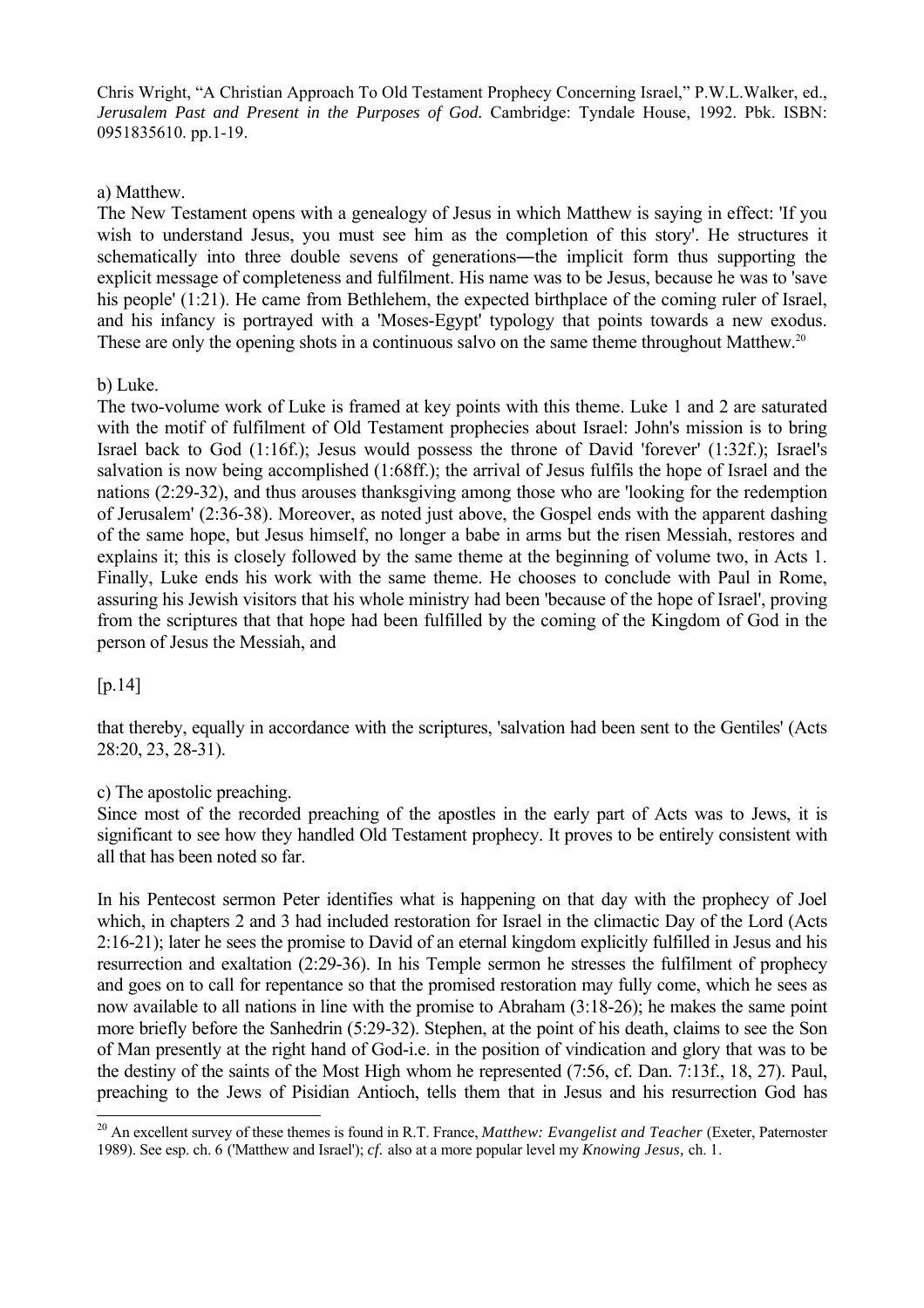fulfilled his promises to the patriarchs and prophets (13:32ff.). When some of the Jews reject his affirmation, he turns to the Gentiles, significantly using the servant theology of Isaiah as the scriptural justification for his missiology (y. 47). He applies to himself and his missionary band the mission of the servant in Isa. 49:6, which had been a mission first for the restoration of Israel and then for the extension of salvation to the ends of the earth.<sup>21</sup>

The message therefore seems unanimous. Both Jesus himself and his immediate interpreters tell us that in the events of his arrival, life, death, resurrection and exaltation, God had acted decisively for the redemption and restoration of his people Israel in fulfilment of the whole range of Old Testament prophecy that he would do so. To this they were called urgently

 $[p.15]$ 

to respond there and then as a present reality, not as some still future hope. 'The time is fulfilled...'

## **X. The Significance of the Gentile Mission**

In the light of the three major sections above, the gentile mission of the church is especially significant. In fact, it is as important for an understanding of the meaning of Jesus' own ministry as was the work of John the Baptist. There is a strong linkage between the beginning of Jesus' ministry in the work of the Baptist for the restoration of Israel and its outcome in the birth of a movement committed (soon) to gentile mission. This convergence of what preceded and what followed him points to the eschatological decisiveness of Jesus himself as the initiator of the End, the expected Day of the Lord, with all it would mean for Israel and for the nations.<sup>22</sup>

There are definite indications in the ministry of Jesus that he had a universal vision of the gospel, in line with his scriptural understanding at other points.<sup>23</sup> Indeed, the surprising and presumably shocking fact is that he used texts that in their Old Testament context referred to the ingathering of Israel and applied them to the ingathering of the Gentiles instead. Thus, for example, Matthew. 8:11f. is an allusion to texts such as Isaiah 43:5f., 49:12 and Psalm 107:3, while Mark 13:27 picks up Deuteronomy 30:4 and Zechariah 2:6. In this way Jesus actually appears to redefine and extend the very meaning of the 'restoration of Israel' in terms of the Gentiles. Paul does the same thing in Romans 9:24f., when he takes Hosea 1:10 and 2:23, which clearly referred to Israel in context, and applies them to gentile believers.

It seems therefore, that, far from looking for some future regathering of the Jewish people to Palestine, Jesus actually took Old Testament passages which originally had that connotation and

l

<sup>21</sup> *Cf.* F.F. Bruce, 'Paul's Use of the Old Testament in Acts', *Tradition and Interpretation,* 71-9. On the nature of the developing split between early Christians and other Jews over the new theological critique and construction reflected in Acts, see Dunn, *Partings*, ch. 4.<br><sup>22</sup> Cf. Sanders, *Jesus and Judaism*, ch. 3.

<sup>&</sup>lt;sup>23</sup> E.g. Lk. 4:25-27; Mt. 8:11ff.; 22:1-4; 21:43; Mk. 11:17; 13:10, 27; cf. B. Witherington III, Jesus, Paul and *the End of the World* (Downers Grove, IVP; Exeter, Paternoster 1992), ch. 14; also F. Hahn, *Mission,* ch. 2 ('Jesus' Attitide to the Gentiles').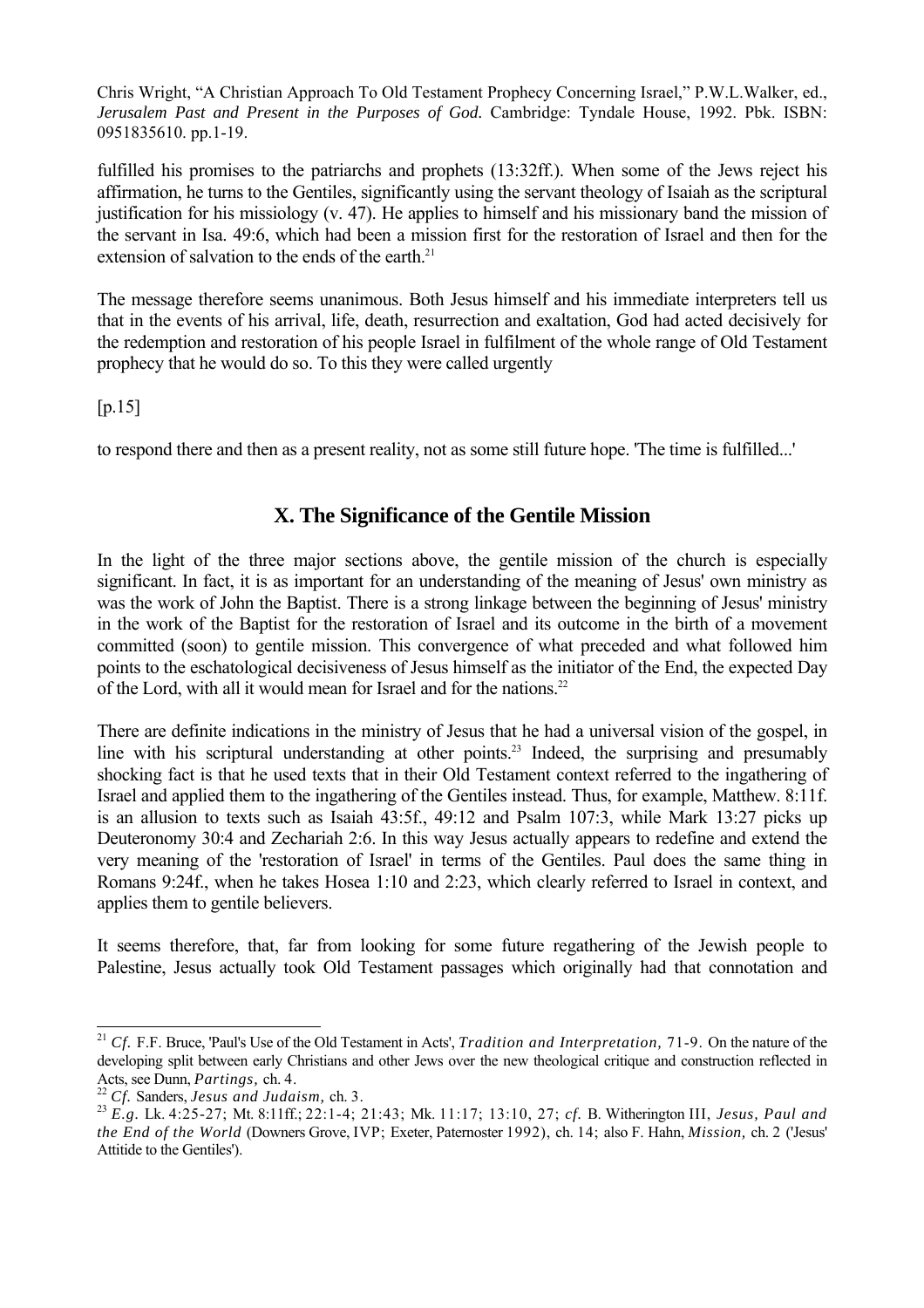applied them to the gathering of the Christian community from all nations, even, in one case, to the exclusion of some Jews! [Matt. 8:12].<sup>24</sup>

 $[p.16]$ 

Yet it remains true that, with a few exceptional cases which underline the general rule, he insisted that his own mission was first to the 'lost sheep of Israel' (Matt. 10:6); this was fully in line with the shape of the mission of the Servant (Isa.  $49:5$ ).<sup>25</sup>

After his resurrection the apostles did not immediately set about a gentile mission. However, this may be due, not to the fact that Jesus never taught it, but rather to the same kind of misunderstanding and surprise that surrounded his teaching about the Kingdom of God. It was 'already but not yet'. Likewise, according to Jewish expectation, if the ingathering of the Gentiles were to take place, Israel had first to be restored. Even after the resurrection and ascension, and the eager preaching of the apostles as witnesses, Israel had apparently not yet responded and experienced the 'times of refreshing' and redemption that were promised. So the ingathering of the nations could hardly happen yet, could it? God then surprised them through Cornelius: he did in fact 'grant repentance and life' to the Gentiles (Acts 11:15-18), and as events progressed, they began to flood into the new community. What could have happened? Nothing less than that in some sense the prophesied restoration of Israel must have happened already, and was being demonstrated precisely in the success of the gentile mission (as an eschatological act of God). This is precisely the point of James' interpretation of events in Acts 15. He sees in the success of the gentile mission the fulfilment of prophecy concerning Israel as well as the nations: the house of David is being restored and the nations are seeking the Lord (Acts 15:12-18, Amos 9:11f.). This is vitally important. At a council of the church convened to resolve this issue, the considered apostolic interpretation of events was that the inclusion of Gentiles into the new messianic community was the eschatological act of God in granting them repentance and salvation, and this was taken as proving the necessary fulfilment of the prophesied restoration of Israel and the Davidic kingdom.

 $[p.17]$ 

l

# **XI. Paul's Eschatology for Jew and Gentile<sup>26</sup>**

This is the most helpful framework into which to fit Paul's paradoxical teaching on the current relationship between believing Jews and Gentiles on the one hand, and the still unbelieving Jews on the other. It has to be put in the same kind of dual eschatological setting as the kingdom of God in the Gospels. The restoration of Israel both has taken place, and is yet to take place; and it is the ingathering of the Gentiles which fills the tension.

Romans 9-11 are obviously crucial to this issue, but are discussed more fully below in chapter 3<sup>27</sup> Here it need simply be said that they must be interpreted in coherence first with Galatians 3

 $24$  France, 'O.T. Prophecy', 73.

<sup>&</sup>lt;sup>25</sup> Cf. *Knowing Jesus*, ch. 4 ('Jesus and his Old Testament Mission').<br><sup>26</sup> In addition to the Pauline sections in works cited already, see A.J. Hultgren, *Paul's Gospel and Mission* (Philadelphia, Fortress 1985), ch. 5; J. Munck, *Paul and the Salvation of Mankind* (London, SCM 1959).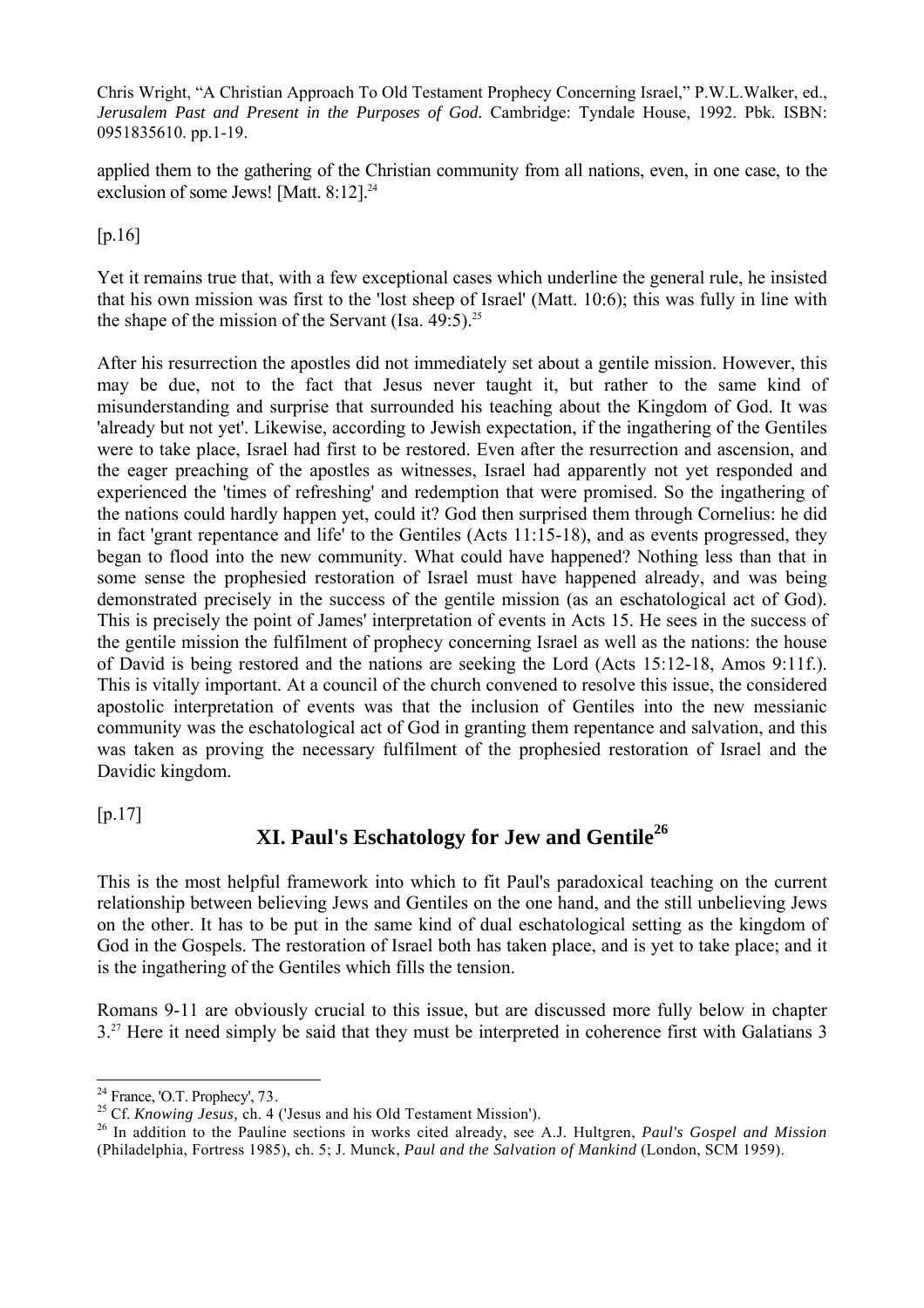and 4, where Gentiles are included in the seed of Abraham through faith in the Messiah Jesus (and where unbelieving Jews are astonishingly likened to Ishmael, in the amazing reversal of types in his allegory in 4:21-31); then secondly, with Ephesians 2, where Paul insists on one new humanity in the Messiah, with no further distinction between Jew and Gentile in Christ. Certainly Paul does envisage a future salvation for 'all Israel' (Rom 11:25f.) but this cannot be understood in such a way as to concede to the whole ethnic Jewish community which remains unbelieving in Messiah Jesus more than Paul does here in Ephesians. It is not salvation for Jews as Jews, but for Israel in Christ. Paul has already made that distinction twice in his letter (Rom. 2:28f., 9:6-8).

Paul is adamant on God's faithfulness to Israel. But he argues that it is to be seen precisely in two facts: first, that there is a believing remnant among the Jews, to which he himself belongs and which fulfills scripture; secondly, the ingathering of Gentiles is taking place, which is eschatologically and scripturally significant because this was the

[p.18]

original divine purpose for the existence of Israel.<sup>28</sup> Paul wants to affirm two inseparable truths: the ingathering of Gentiles will not be at the expense of God's promises to Israel; nor will God's fulfilment of promise to Israel fail to extend his mercy to the Gentiles. In any case, nothing in the passages cited requires or supports a national or territorial restoration of the Jews as being necessary in order to fulfil prophecy which is explicitly seen as already fulfilled in Jesus the Messiah.

## **XII. Hebrews and what we already 'have' in Christ**

The book of Hebrews is often sadly absent from discussion of this issue, but it has vital perspectives which complement the Gospel and Pauline material. Basic to its argument is that in Jesus Christ we have in reality all that was equally reality for Old Testament Israel. The reference to 'shadows' (8:5 *etc*.) does not imply that all the great phenomena of Israel's life (such as land, law, temple, priesthood, monarchy) were unreal or only a kind of pretence.29 They were indeed real factors in the relationship which then obtained between God and his people. Moreover, they were filled, by the promise and the prophecies, with extended meaning in the light of what God would do in the future for and through Israel. Hence, to talk of what we have in Christ being 'better' (as Hebrews repeatedly does), is not just 'replacement theology', disparagingly so-called. It is more like 'extension theology'. In the same way the new humanity in the Messiah must be understood not as a radically new Israel, but rather as Israel redefined and expanded.

 $27$  In addition to the major commentaries on Rom. 9-11 and the outstanding recent exegesis of these chapters in N.T. Wright, *The Climax of the Covenant: Christ and the Law in Pauline Theology* (Edinburgh, T & T Clark 1991) ch. 13, see also B. Witherington III, *End of the World,* 99-128, and at a more popular level, S. Motyer, *Israel in the Plan of God* (Leicester, IVP 1989).<br><sup>28</sup> As argued above, section I.<br><sup>29</sup> The 'Platonic' reading of these texts is inadequate; cf. N.T. Wright below. [Now online at:

[http://www.ntwrightpage.com/Wright\\_Jerusalem\\_New\\_Testament.pdf\]](http://www.ntwrightpage.com/Wright_Jerusalem_New_Testament.pdf)